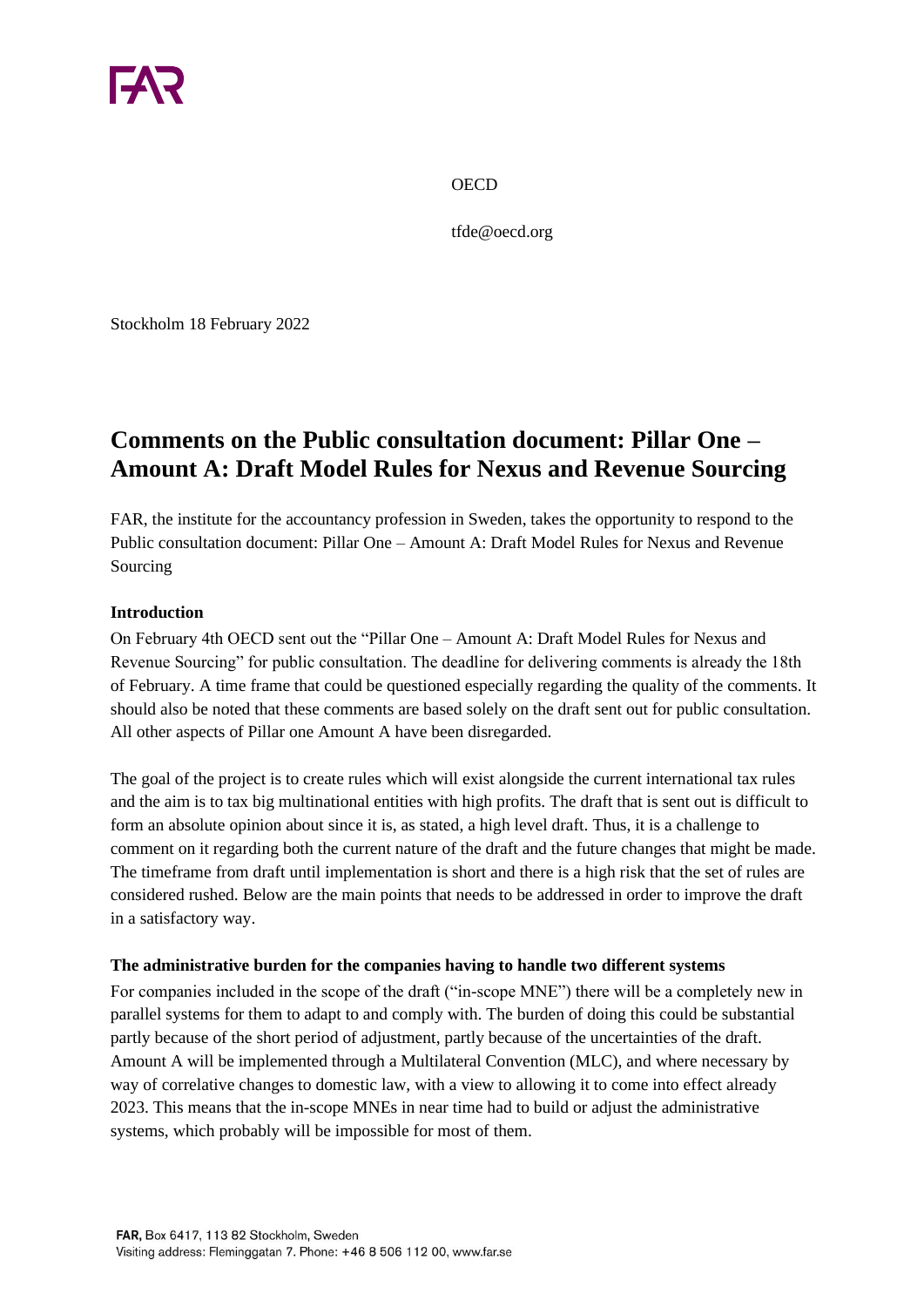

In short, the in-scope MNEs are first required to categorize a transaction according to what category of revenue that is earned from that transaction. Second, the revenue should be sourced using a Reliable Indicator. If the MNE is unable to obtain a Reliable Indicator after reasonable steps has been taken, one of the allocation keys can be used. What is considered "unable to obtain" or "reasonable steps" is supposed to be clarified in the Commentary. Until then, the in-scope MNEs won't be able to know for certain what the different terms mean.

The level of administrative burden is unsure at the moment but can be assumed to be quite large for the in-scope MNEs. Especially considering the number of steps the MNE must take to establish the source of revenue. If the MNEs doesn't comply with the new rules they will receive significant fees. This might result in the use of significant resources so that the MNE are certain they comply with the new rules. There should be noted that MNEs already invest a lot of resources in complying with the existing tax rules and the consequences for the in-scope MNEs could therefore be substantial. It can be questioned from a competitive standpoint since in-scope MNEs will need to spend time and resources to make sure they comply with the new rules. This will surely affect various kinds of in-scope MNEs in different ways which could question how fair the rules are.

The extent of the future administrative burden, as stated above, is difficult to establish. However, it is obvious that the difficulty in rearranging an organization in accordance with the rules is not an easy task and it will most certainly be a challenge regardless of the size of the in-scope MNEs. The draft also contains an evaluation after a period of time with the addition that the scope might get broader. To go in that direction might be even more questionable since the cost for complying with these types of rules will be harder to manage the smaller the entity is.

To ensure that the proposed rules isn't too big of a burden for the in-scope MNEs or Tax administration it is of importance that there are simplifications added to the rules. A good example of this is the nexus threshold. An addition of more rules of the same kind could ease the administrative burden without eliminating the purpose of the proposed rules.

### **Evaluation of the draft**

### *Overview*

The need of clarifications and simplifications is essential for the new system to function and it is therefore problematic that it is unclear how the rules will affect certain companies. The implementation seems rushed considering sufficient time must be given due to the complexity of the rules.

While the Draft Model Rules eliminate the strict hierarchy of indicators from the 2020 Blueprint, there will be many straightforward cases when it will be obvious which indicator should be applied. However, it is unclear what types of alternative indicators may be used if an identified indicator is not available. Moreover, while the rules acknowledge that information about end-market sales may not be readily available for certain categories of revenue (e.g., sales through third-party distributors, sales of components, certain B2B services, and certain IP), the rules generally require an MNE to take "reasonable steps" to identify a Reliable Indicator before resorting to one of the specified allocation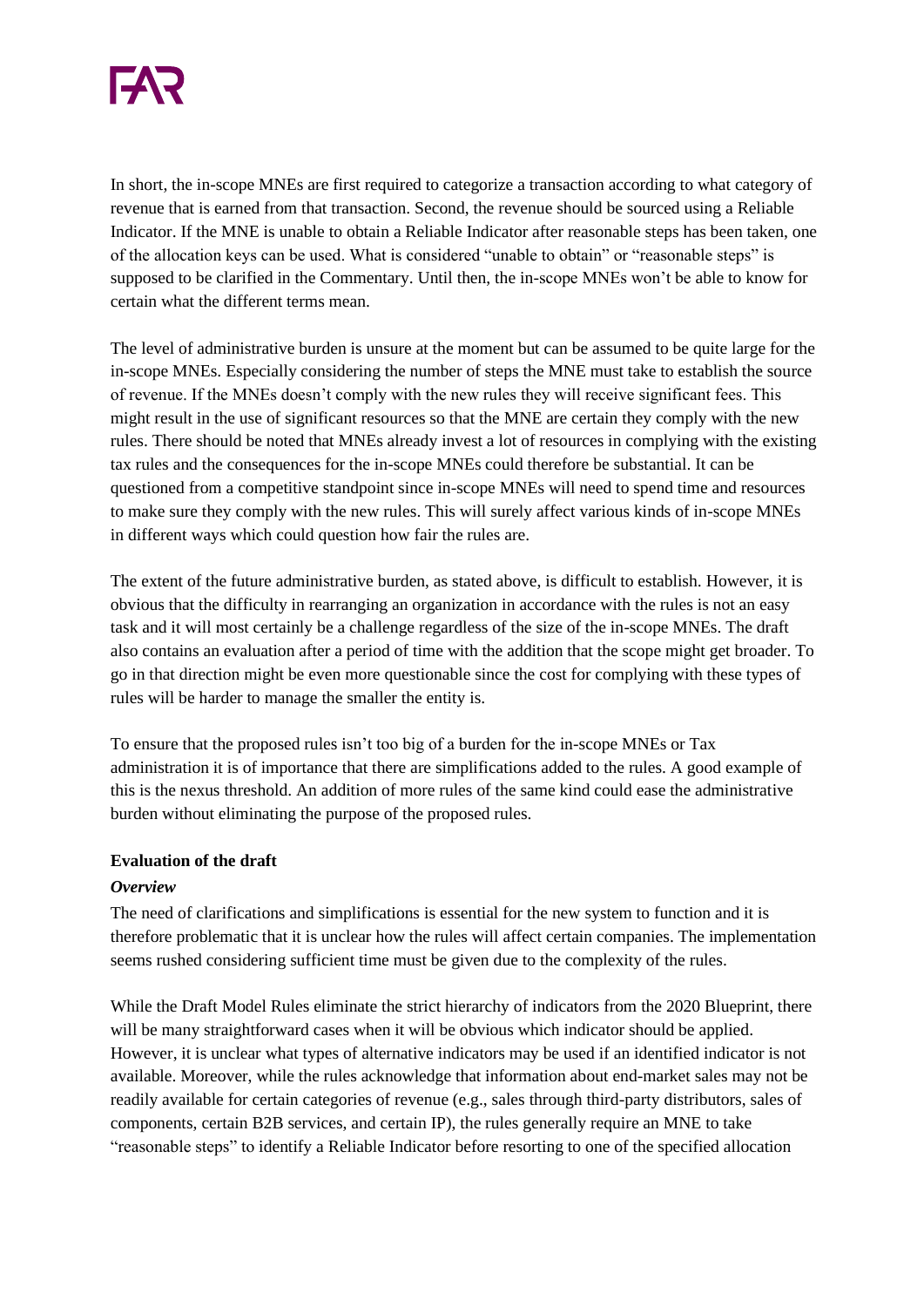keys. It is not at all clear what is expected in terms of attempts by an in-scope MNE to obtain information from their B2B customers in these circumstances.

# *Reliable Indicators*

In the draft it is suggested that an indicator that has a non-tax purpose is reliable. A questionable aspect is that an indicator is seen as more reliable if another indicator provides the same answer. How reliable the indicators, that support another indicator, needs to be is something that needs clarification in order to function properly. In addition, the need for a non-tax use as a prerequisite to relying on a single indicator is surprising, given that the rules will in many situations require MNEs to take reasonable steps to collect new information from B2B customers purely for tax purposes, and the MNE will have no reason to know how its customers use that information. Thus, it is unclear whether the reliability test would be satisfied if the MNE modified its business to gain access to an indicator in order to comply with the sourcing rules.

# *Allocation Keys*

The Draft Model Rules are ambiguous on the degree of certainty an MNE must have in applying the Knock-out rule. While the rule is described as allowing the MNE to make reasonable assumptions, the examples of the scenarios in which the Knock-out rule would apply indicate that some degree of actual knowledge is required to support the assumption. This must be clarified in the commentary.

The Draft Model Rules appear to require the use of an allocation key for MNEs that do not take reasonable steps to identify a Reliable Indicator, even if failure is intentional. While this result would be contrary to the policy objective of the revenue sourcing rules, there would seem to be no alternative in this case. The Draft Model Rules refer to work on the administration of Amount A, including the development of penalties for non-compliance. The potential for penalties in certain circumstances further highlights the need for clear guidance on what will be considered "reasonable steps".

It appears that the lead tax administration for an MNE would be able to determine the MNE's use of a particular indicator without the need to reach consensus with other tax administrations. It is therefore not clear how the assessments done by the different tax administrations will affect the companies' use of indicators worldwide.

# **Concluding remarks**

A certainty, regardless of how the system would be implemented, is that it would be in dire need of evaluation. This should mainly have the focus of how the implemented rules have worked rather than how the rules could be expanded further. The pace of which these rules are implemented is unprecedented and therefore it is difficult to know what the implications might be, both for businesses and jurisdictions. It is important to have in mind that the pros of the rules must outweigh the cons.

The number of uncertainties in the rules are also a red flag to consider. The in-scope MNEs will be fined greatly if they do not comply but considering that the rules are unclear to many legal professionals it is not easy for a MNE to be sure that they interpret the rules correctly. A commentary could sort out some of these issues but the uncertainty in deciding on the implementation of rules